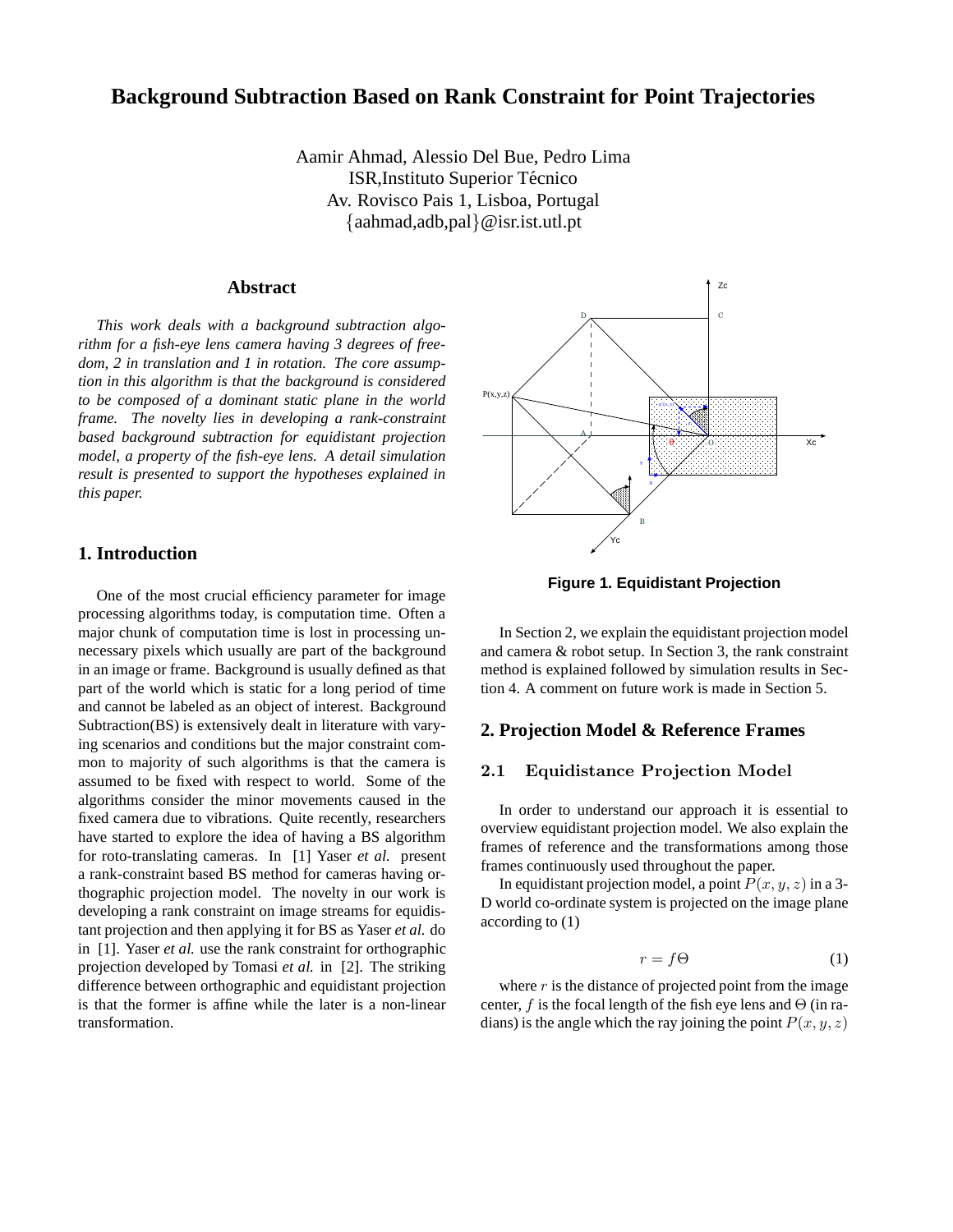

**Figure 2. Reference Frame Transformations**

in camera frame and the optical center makes with the optical axis of the lens. In Figure 1, the angle  $\theta$  is the angle between  $\vec{PO}$  and  $\vec{OY}_c$ 

The point  $P(x, y, z) \equiv (Px, Py, Pz)$  in camera frame when projected as  $p'(x, y) \equiv (p_x, p_y)$  in camera's image frame according to the model equation (1), can be expressed by (2) and (3). We assume that the  $X$  and  $Y$  axes of image frame coincide with the  $X$  and  $Z$  axes of camera frame as illustrated in Figure 1.

$$
p_x = f \cdot (\arctan \frac{\sqrt{Px^2 + Pz^2}}{Py}) \cdot \frac{Px}{\sqrt{Px^2 + Pz^2}} \tag{2}
$$

$$
p_y = f \cdot (\arctan \frac{\sqrt{Px^2 + Pz^2}}{Py}) \cdot \frac{Pz}{\sqrt{Px^2 + Pz^2}} \tag{3}
$$

## 2.2 Reference Frames and Transformations

In our approach, the camera is mounted on top of an omni directional robot which roto-translates on a fixed ground plane  $Z_w = -k$ . The position of the camera is such that  $Y_c$  (Y axis of camera frame, which also coincides with the optical axis of the lens) always makes a constant angle  $\Psi$  (positional constraint) with the XY plane of the World frame as shown in Figure 2. The center of the camera reference frame always lies on the fixed world plane  $Z_w = 0$ . The  $X$  axis of the camera frame, lying always on the  $XY$ plane of the world frame makes a varying angle  $\alpha$  with X axis of world frame, corresponding to robot rotation about the Z axis of robot which is always parallel to  $Z_w$ .

Points in world frame  $P(x, y, z)$ <sub>w</sub> when expressed in the camera frame  $P'(x, y, z)_c$ , are obtained by a translation of origin to camera co-ordinate's origin  $O_c(x, y, 0)$  followed by  $\alpha$  rad rotation about Z axis and eventually  $\Psi$  rad rotation about  $X$  axis.

$$
P'(x,y,z)_c = R_z(-\alpha) \cdot R_x(\Psi) \cdot (P(x,y,z)_w - O_c(x,y,0))
$$
  
(4)

#### **3. Rank Constraint Method**

A fixed set of P points are randomly selected on the ground plane  $Z_w = -k$ , the dominant background plane in the world on which the robot roto-translates. The initial position of the robot and hence the camera is set by randomly choosing the camera focal point  $O_c(x, y, 0)$  on  $X - Y$  plane on world frame and the angle  $\alpha$ . Angle  $\Psi$  is fixed to a given value (0.7853982 rad in our experiment). The points are then expressed in the camera frame according to (4) and subsequently projected in camera image frame according to (2) and (3). The next robot position and hence the camera position is obtained according to the trajectory it follows by roto-translating on the ground plane giving rise to a new focal point position and the angle  $\alpha$ . Hence the whole process of co-ordinate transformation by (4) and projection by (2) and (3) is repeated for the new camera frame. This is done for a total of F consecutive frames, which eventually gives rise to a set of 2-D trajectories in the moving image frame, one for each point in the initial set P.

A trajectory formed by a point  $i$  in the set  $P$  can be represented as  $\mathbf{w}_i = [x_{1i}^T ... x_{Fi}^T] \in R^{1 \times 2F}$ , where  $x_{fi} =$  $[p_{x_{fi}} \, p_{y_{fi}}]^T$  in each frame f. The set of these trajectories give rise to a  $2F \times P$  trajectory matrix henceforth called  $W_{2F \times P}$ .

$$
W_{2F \times P} = [\mathbf{w}_{1}^{T} \mathbf{w}_{2}^{T} \dots \mathbf{w}_{P}^{T}] = \begin{bmatrix} p_{x_{11}} & \cdots & p_{x_{1P}} \\ p_{y_{11}} & \cdots & p_{y_{1P}} \\ \vdots & \vdots & \ddots & \vdots \\ p_{x_{F1}} & \cdots & p_{x_{FP}} \\ p_{y_{F1}} & \cdots & p_{y_{FP}} \end{bmatrix}
$$
(5)

We show that the matrix  $W$  is highly rank deficient. Experimentally we find that the rank is 6 for  $F > 3$  and  $P > 6$ .

# **4. Simulation Results**

According to the setup explained in Section 2 we artificially generate trajectories for the robot and hence the camera to construct the matrix  $W$ . In simulation 1, the camera focal point  $O_c(x, y, 0)$  translates 2 units in each direction  $(X_w$  and  $Y_w$ ) per frame while the angle  $\alpha$  increases 1° per frame. In simulation 2, the camera focal point  $O_c(x, y, 0)$